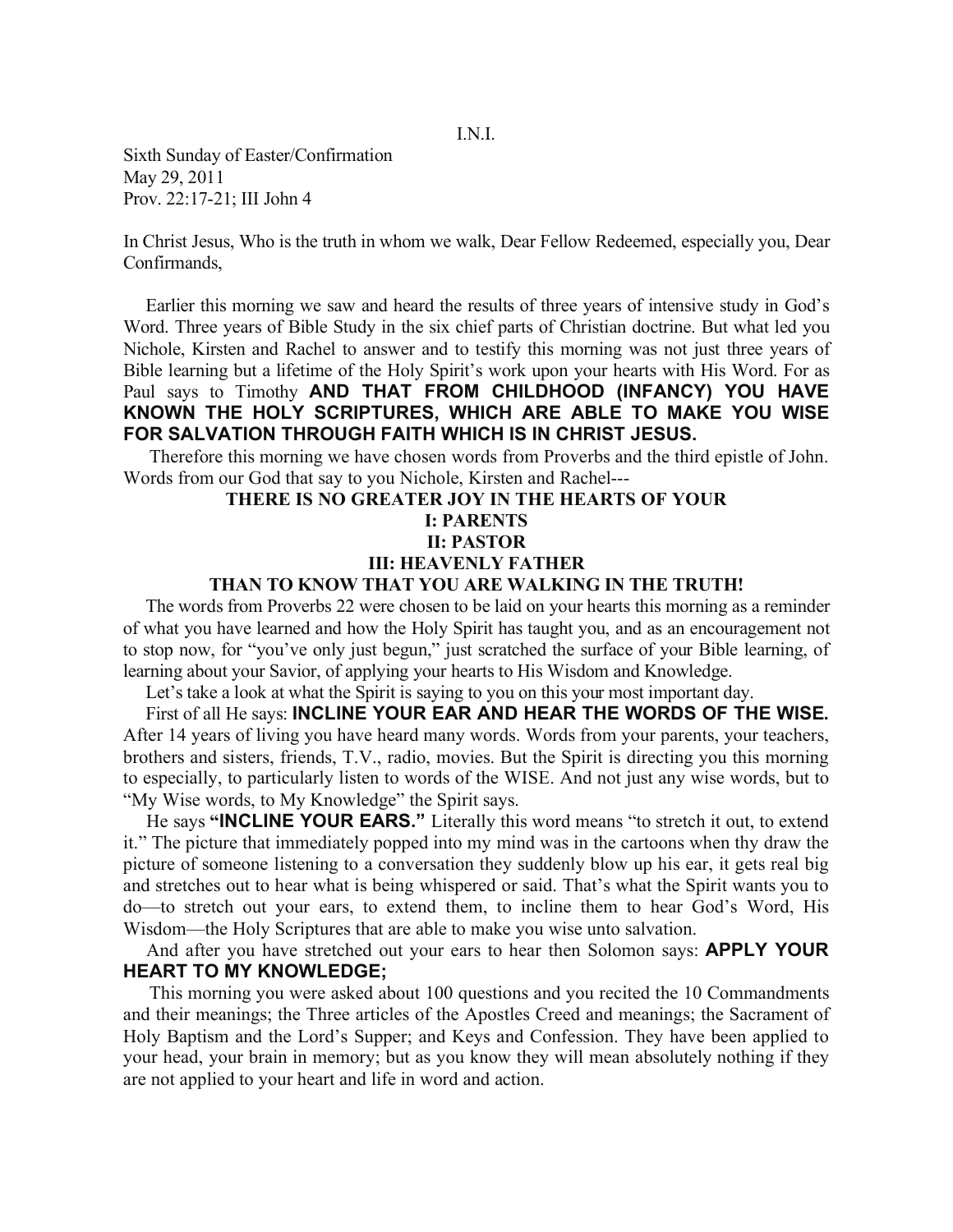God doesn't want us just to memorize His Word so that we know it up here, He wants us to apply it so that we believe it and live it in here. The Spirit through Solomon declares: *IT IS*  **A PLEASANT THING IF YOU KEEP THEM---these words of the Lord--WITHIN YOU; LET THEM ALL BE FIXED UPON YOUR LIPS, SO THAT YOUR TRUST MAY BE IN THE LORD; I HAVE INSTRUCTED YOU TODAY, EVEN YOU.** 

May these words all be fixed upon your lips. Literally this word means "to be firm, steadfast, established, confirmed." On your confirmation day you are being established, being confirmed in the words you have learned. May they forever by fixed upon your lips and in your hearts for then you will trust in the Lord your God. Then your heart will not lean on its own understanding but upon the Wisdom and Knowledge of God.

 This instruction I have not given you. This instruction has been given to you by the Holy Spirit. Yes, I, your Sunday School teachers and your parents have spoken the words, but the Holy Spirit instructed you. It was He who snatched you away from Satan's control by calling you to be a child of God through your baptism. It was He who filled you with a saving faith in Jesus Christ alone as your Lord and Savior. It was He who led you to confess your sins, repenting of them and looking alone to Jesus for forgiveness, life and salvation. It was He who led you this morning to boldly testify to what you believe and it is He who is instructing you this morning again in and through His Word. And it is He, the Holy Spirit, who will lead you in a few minutes to make the most important promise you will ever make—to be faithful to your Savior God and His Word till death with the help of and by the grace of God.

 And finally the Spirit through Solomon says: **HAVE I NOT WRITTEN TO YOU EXCELLENT THINGS OF COUNSELS AND KNOWLEDGE, THAT I MAY MAKE YOU KNOW THE CERTAINTY OF THE WORDS OF TRUTH, THAT YOU MAY ANSWER WORDS OF TRUTH TO THOSE WHO SEND TO YOU?** 

As we read in our second Scripture lesson this morning, it is the Holy Spirit that will give you the ability to **ALWAYS** *BE* **READY TO** *GIVE* **A DEFENSE (ANSWER) TO EVERYONE WHO ASKS YOU A REASON FOR THE HOPE THAT IS IN YOU, WITH MEEKNESS AND FEAR.** 

Your confirmation promise this morning, your confession of your faith is just the beginning of your witnessing for Jesus Christ. What tremendous opportunities the Lord will be laying before you in the weeks, months, and years to come as you "answer words of truth," as you tell those who are lost in sin and unbelief around you in school, on the playground, at your sleepovers, or wherever you may be---God's Word of wisdom and love all of course centered in Jesus our crucified and risen Savior. May the Holy Spirit who is confirming you today, give you the strength and courage to ever walk in and speak the truth of God's Word to others.

 And that is the greatest joy this morning that we have. The greatest joy in the hearts of your parents this morning is to know that you are walking in the truth. The Apostle John wrote these words to a man named Gaius, the head of a church in Asia Minor. The greatest joy that John had was in hearing that his spiritual children walked in the truth of the Gospel message of Jesus. And there can be no greater joy in the hearts of your Christian parents.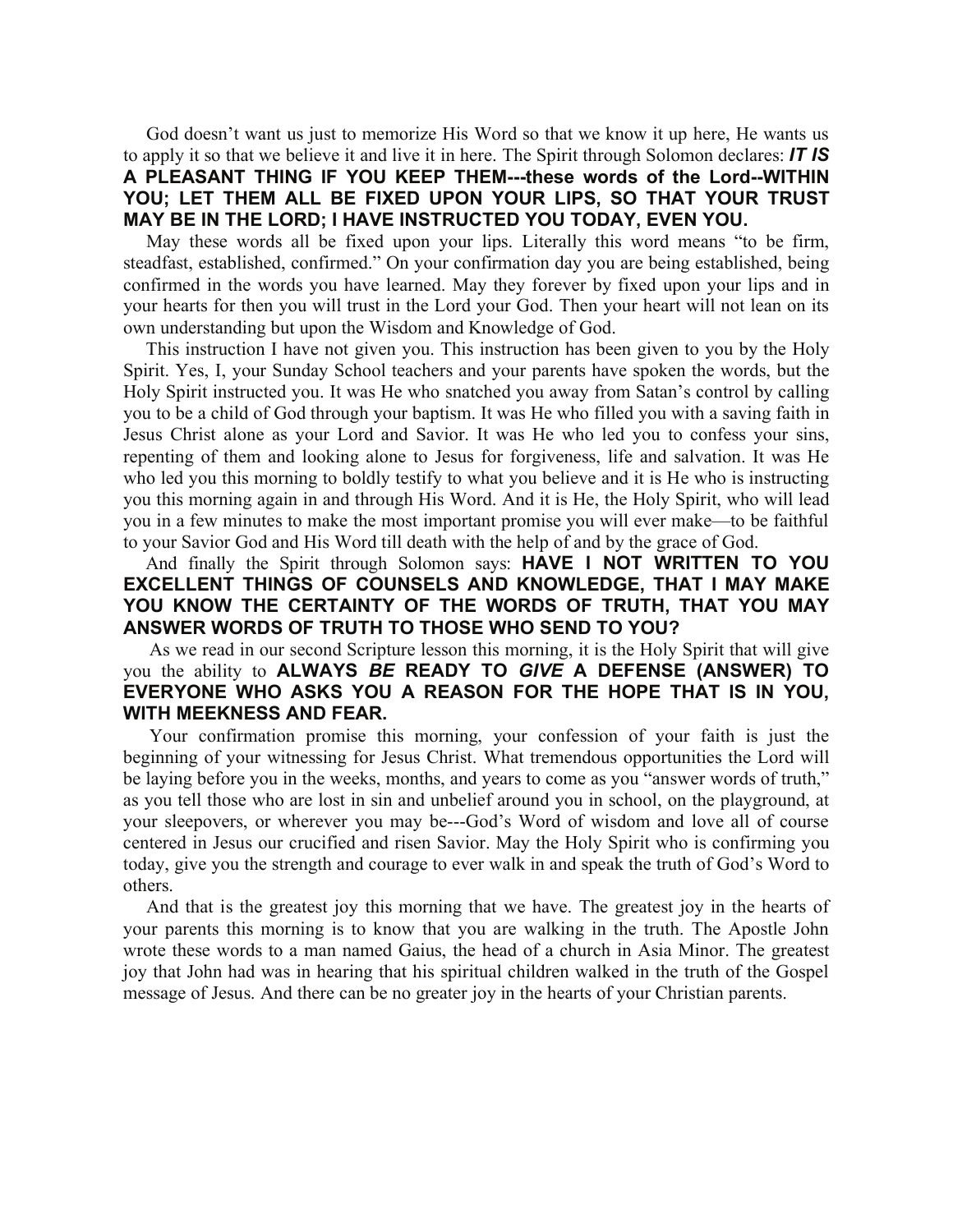Yes, it is indeed a desire of every parent to see their children succeed and do well in school, sports, music, drama, work and in whatever area of activity their children choose. We want our children to grow up with social graces and a pleasant personality and get along well with people. But none of this can match the real joy that your mother and father feel Nichole, Kirsten and Rachel when they see what God has done in and through you. The prayers of your parents when you were born have been graciously answered. The Lord has filled your heats with His message of forgiving love in Jesus Christ, you know Jesus as your Lord and Savior, you are ready to partake of His life-giving meal of forgiveness and you are assured of His love throughout your life on into eternity.

 May we parents ever remember that nothing, nothing can compare with the Christian Education that you have been given and will continue to receive as confirmed young adults.

 Playing the flute well is great. Being in plays is fantastic. Being involved in sports and being a good teammate is super. But knowing Jesus as Lord and Savior and being a child of God is far greater and reaps eternal rewards.

 As your pastor these words from John also apply to my heart. Nine years ago when I came here to be your pastor you, Nichole and Kirsten, were spindly, little four year olds whom I could never tell apart. And I met you, Rachel, five years ago and knew you only as the youngest of the Gerbitz' girls. And now you stand here before us and your God as young ladies, grown up physically, mentally and spiritually. What greater joy can I, as your pastor have, than to know that as you continue to grow in this life, as you face life as a teenager in this corrupt society, as you spread your wings with adult responsibilities and go off to ILC for schooling, that you are walking in the truth of the Good News of Jesus Christ.

 And finally there is no greater joy in the heart of your heavenly Father than to see you three this morning stand before Him confessing your sins and confessing your faith in His Son, your Savior Jesus. What brings greater happiness to God than to hear His children acknowledge their lost sin-filled condition and give all praise, honor and glory to Him for forgiveness and salvation? Our God says to us in Isaiah 43:10-12: **YOU** *ARE* **MY WITNESSES," SAYS THE LORD, "AND MY SERVANT WHOM I HAVE CHOSEN, THAT YOU MAY KNOW AND BELIEVE ME, AND UNDERSTAND THAT I** *AM* **HE. BEFORE ME THERE WAS NO GOD FORMED, NOR SHALL THERE BE AFTER ME. I,** *EVEN* **I,** *AM* **THE LORD, AND BESIDES ME** *THERE IS* **NO SAVIOR. I HAVE DECLARED AND SAVED, I HAVE PROCLAIMED, AND** *THERE WAS* **NO FOREIGN** *GOD* **AMONG YOU; THEREFORE YOU** *ARE* **MY WITNESSES," SAYS THE LORD, "THAT I** *AM* **GOD.** 

That is the purpose for which the three of you were born. To live for Christ by living in Christ and His Word. Paul writes: **HE DIED FOR ALL, THAT THOSE WHO LIVE SHOULD LIVE NO LONGER FOR THEMSELVES, BUT FOR HIM WHO DIED FOR THEM AND ROSE AGAIN** and **JESUS CHRIST GAVE HIMSELF FOR US TO REDEEM US FROM ALL WICKEDNESS AND TO PURIFY FOR HIMSELF A PEOPLE THAT ARE HIS VERY OWN, EAGER TO DO WHAT IS GOOD.** 

Jesus has given you life, Nichole, Kirsten and Rachel; life on earth and eternal life through His shed blood so that you might be His own and live under Him in His kingdom and serve Him in everlasting righteousness, innocence and joy. In other words so that you might all the days of your life **WALK IN THE TRUTH!**